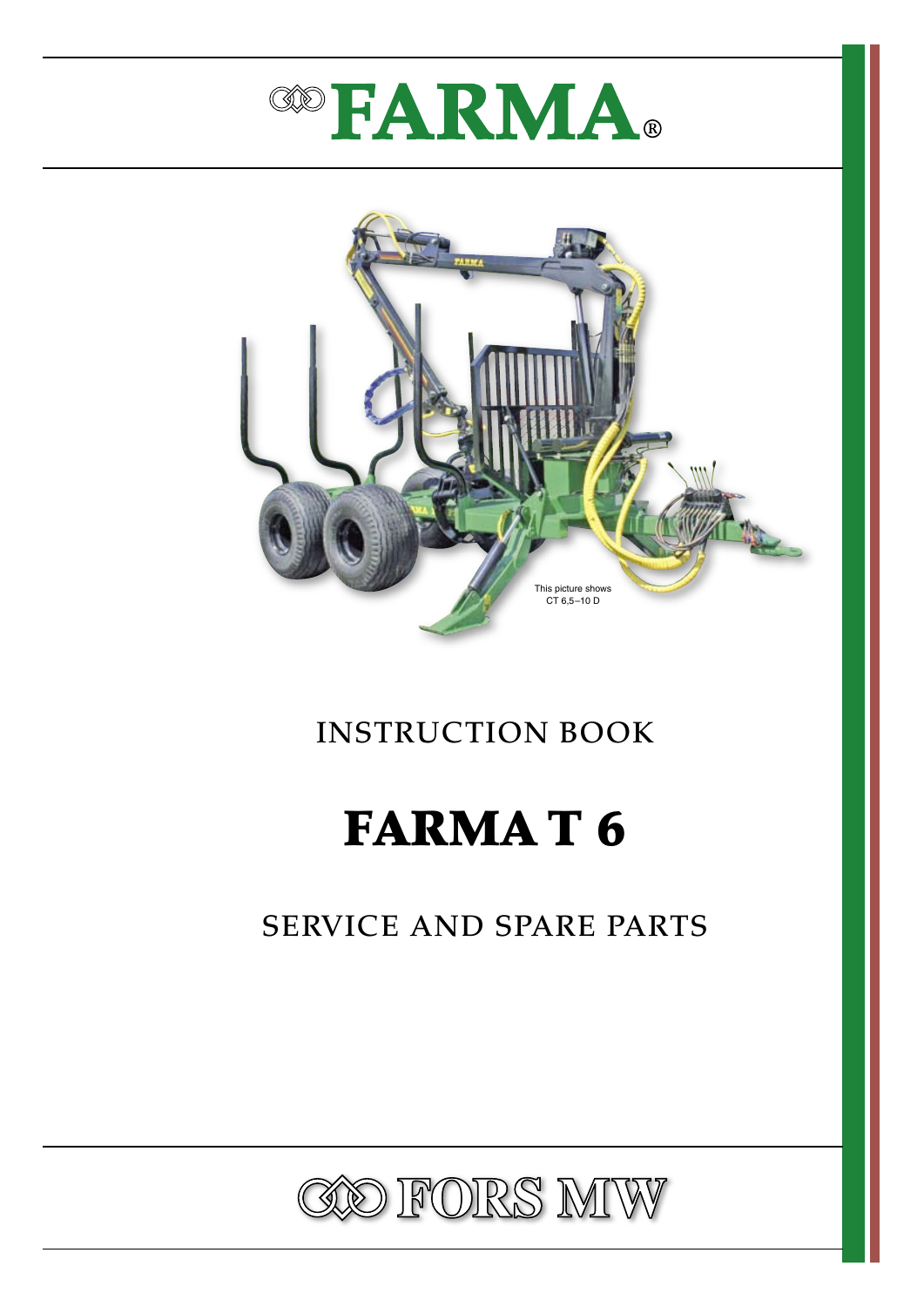



#### **TABLE OF CONTENTS**

| $\overline{2}$ |  |  |  |  |
|----------------|--|--|--|--|
|                |  |  |  |  |
|                |  |  |  |  |
|                |  |  |  |  |
|                |  |  |  |  |
| 3              |  |  |  |  |
|                |  |  |  |  |
|                |  |  |  |  |
|                |  |  |  |  |
| 4              |  |  |  |  |
|                |  |  |  |  |
|                |  |  |  |  |
|                |  |  |  |  |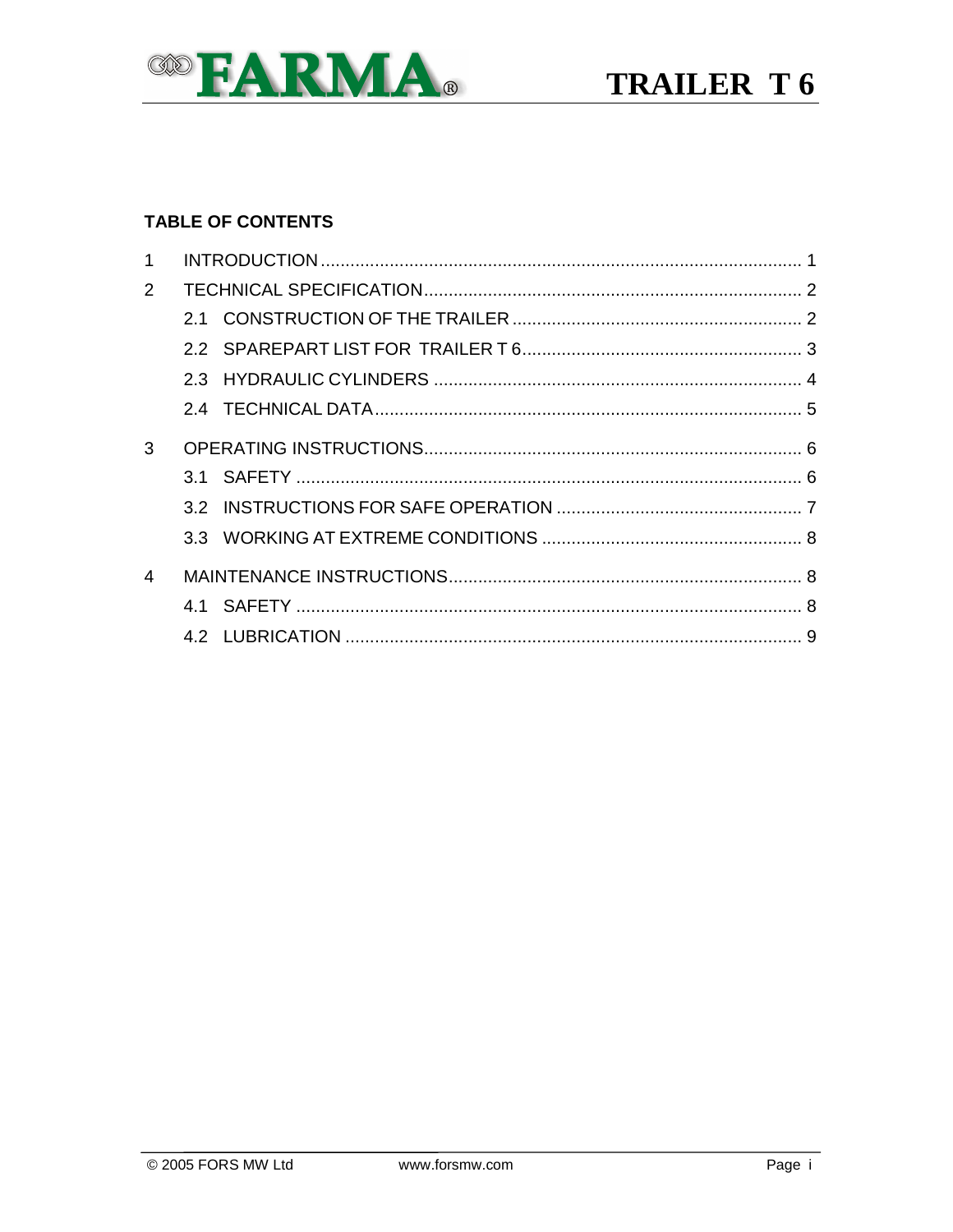

#### **1 INTRODUCTION**

This manual deals with the **T 6** forest trailer and contains all the operating and maintenance instructions you need for using the trailer safely and correctly.

Even if you are experienced user of this kind of equipment, read this manual carefully.

It contains information that enables the trailer to be used efficiently and safely. Make sure that this trailer corresponds to your demands.

Regular maintenance is essential for troublefree, efficient and economical utilization.

It is the operator duty to familiarize and obey all safety precautions and instructions carefully.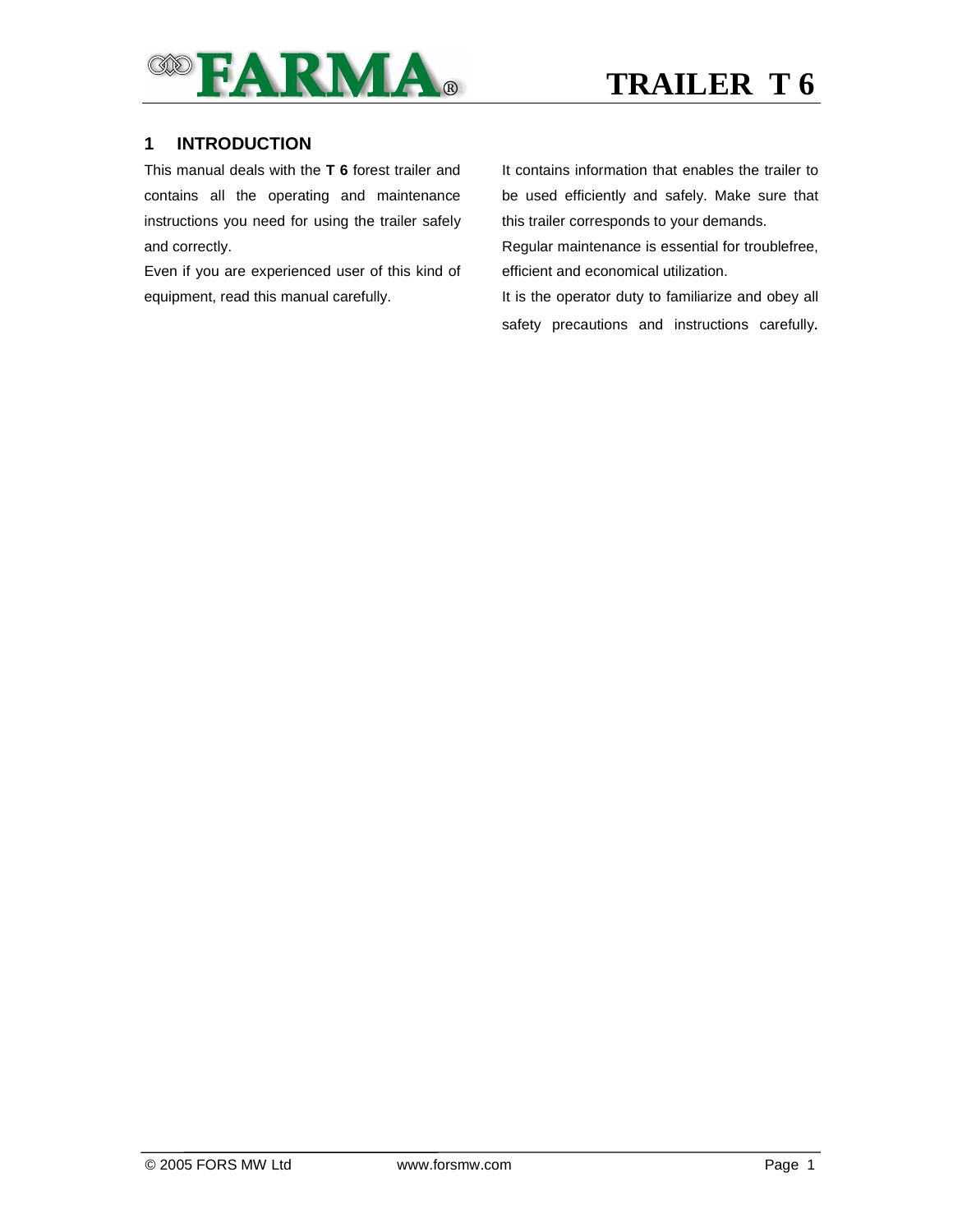

#### **2 TECHNICAL SPECIFICATION**

#### 2.1 CONSTRUCTION OF THE TRAILER

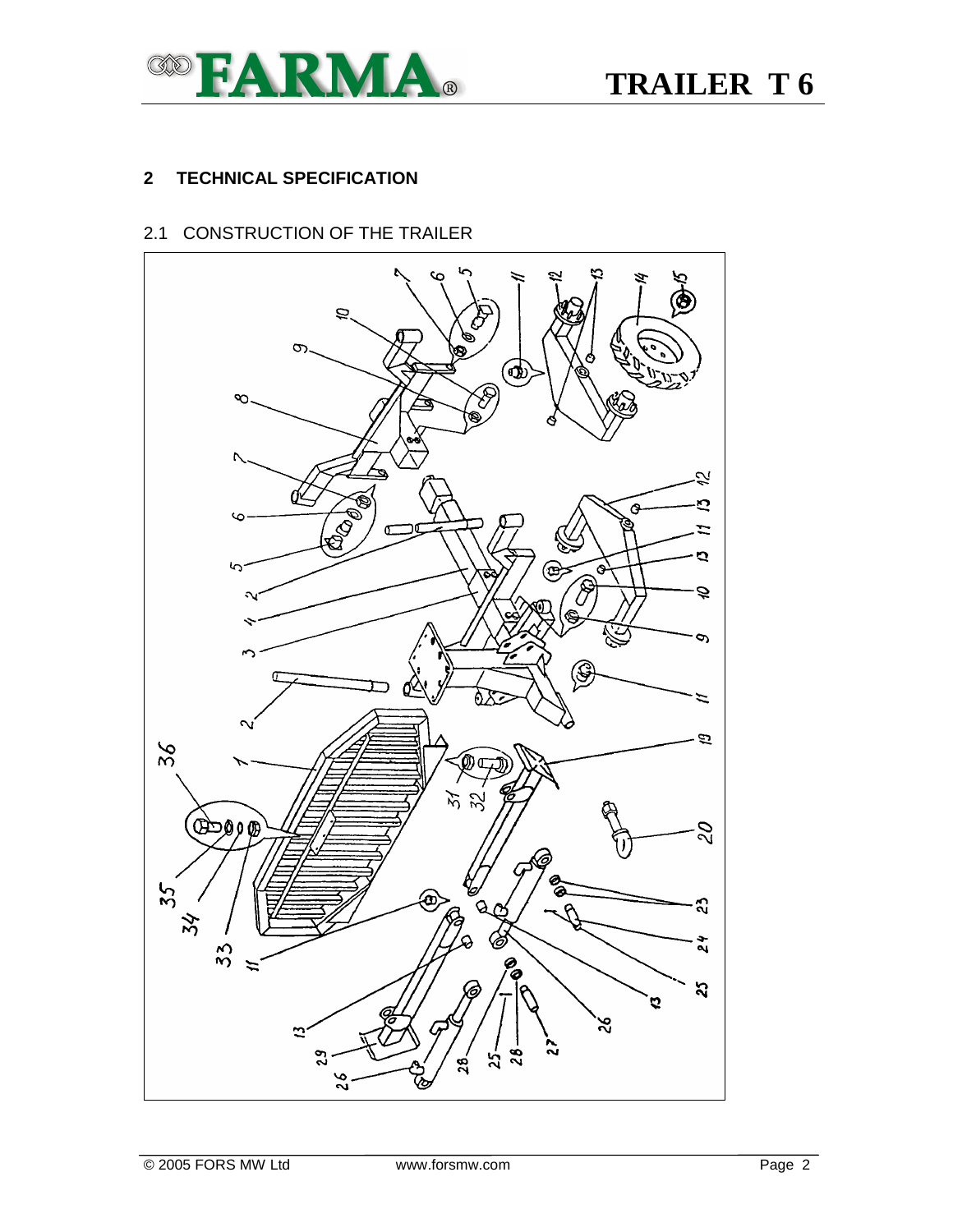

**TRAILER T 6**

#### 2.2 SPAREPART LIST FOR TRAILER T 6

Production no FMW 14

| Pos no         | Art no | <b>Number</b>        | <b>Sparepart</b>      | <b>Dimension</b>  | <b>Pcs</b>              |
|----------------|--------|----------------------|-----------------------|-------------------|-------------------------|
| 1              | 14001  | F14-0820000.000      | <b>Backwall</b>       |                   | 1                       |
| $\overline{c}$ | 14002  | F14-150000.000       | Pin                   |                   | 4                       |
| 3              | 14003  | F14-160000.000       | Material holder       |                   | 1                       |
| 4              | 14004  | F14-0710000.000      | Frame                 |                   | 1                       |
| 5              | 14005  | M13-01005000.000-010 | Axle-bolt             |                   | $\overline{2}$          |
| 6              | 14006  |                      | Plane washer          | ø20               | $\overline{2}$          |
| $\overline{7}$ | 14007  |                      | <b>Nut</b>            | M24               | 4                       |
| 8              | 14008  | M14-060000.000       | Wheel support         |                   | 1                       |
| 9              | 14009  |                      | Nut                   | M16               | 8                       |
| 10             | 14010  |                      | <b>Bolt</b>           | M16×45            | 8                       |
| 11             | 14011  |                      | Grease nipple         | 1/8"              | $\overline{7}$          |
| 12             | 14012  | M14-090000.000       | Bogie side            |                   | $\overline{2}$          |
| 13             | 14013  |                      | Glide bearing         | PAP2530P10        | 8                       |
| 14             | 14014  |                      | Wheel                 | 11,50/80-15,3     | $\overline{4}$          |
| 15             | 14015  |                      | Wheel nut             |                   | 24                      |
| 19             | 14016  | M14-140000.000-010   | Stabilizer leg        |                   | 1                       |
| 20             | 14017  | M13-000010.000       | Pull hook             |                   | 1                       |
| 23             | 14018  | M14-000000.001-010   | Distance ring         |                   | $\overline{\mathbf{4}}$ |
| 24             | 14019  | M14-000000.002       | Axle bolt             |                   | $\overline{2}$          |
| 25             | 14020  |                      | Split pin             | $\varphi$ 4x40    | $\overline{7}$          |
| 26             | 14021  | M14-100100.000-020   | Hydraulic cylinder    | 63/32-300         | $\overline{2}$          |
| 27             | 14022  | M14-000000.002-020   | Axle bolt             |                   | $\overline{4}$          |
| 28             | 14023  | M14-000000.001       | Distance ring         |                   | $\overline{4}$          |
| 29             | 14024  | M14-140000.000       | Stabilizer            |                   | 1                       |
| 30             | 14025  | S <sub>5,5</sub>     | H-hose for stabilizer | $L = 3350$        | $\overline{\mathbf{4}}$ |
| 32             | 14026  |                      | <b>Bolt</b>           | M20x80            | $\overline{c}$          |
| 33             | 14027  |                      | Nut                   | M <sub>12</sub>   | $\overline{3}$          |
| 34             | 14028  |                      | Spring washer         | 12 mm             | $\overline{3}$          |
| 35             | 14029  |                      | Washer                | $12 \, \text{mm}$ | $\overline{3}$          |
| 36             | 14030  |                      | <b>Bolt</b>           | M12x40            | $\overline{3}$          |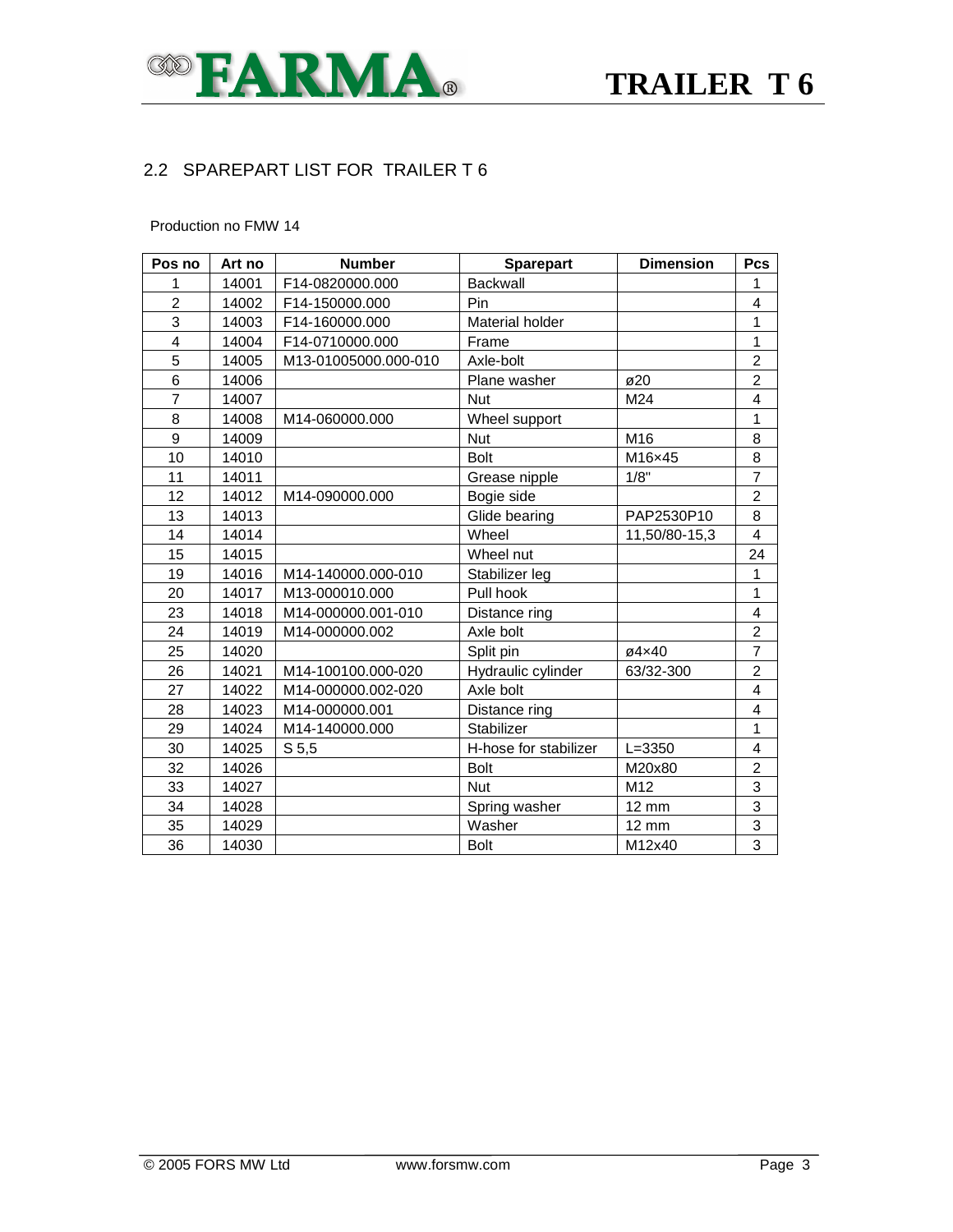

#### 2.3 HYDRAULIC CYLINDERS

Sparepartlist for Hydraulic-cylinder 63/32-300 Stabilizer cylinder for trailer T6; T7; T8 ton trailer Production no M14-100100000-020.

| Pos nr | Art no | <b>Number</b>      | <b>Sparepart</b> | <b>Dimension</b>     | <b>Pcs</b>     |
|--------|--------|--------------------|------------------|----------------------|----------------|
|        | 55601  | M13-100320.000-020 | Piston road      |                      | 1              |
| 2      | 55602  | M14-100110.000-020 | Tube             |                      | 1              |
| 4      | 55603  | M13-100300.001     | Front bush       |                      | 1              |
| 5      | 55604  | M13-100300.002     | Piston           |                      | 1              |
| 8      | 55605  |                    | Scrape-ring      | AS 32-45-7-10        | 1              |
| 9      | 55606  |                    | Sealing          | NI300 32-47-10       | 1              |
| 10     | 55607  |                    | <b>Buch</b>      | DFI 32-35,1-4,0      | 1              |
| 11     | 55608  |                    | Sealing          | Simco 5x2 63-47-29,8 | 1              |
| 13     | 55609  |                    | $0$ -ring        | $52,2\times5,7$      | 1              |
| 14     | 55610  |                    | 0-ring           | 32,2-3,0             | 1              |
| 15     | 55611  |                    | Sealing          | SRA 63-5,1-1,5       | 1              |
| 16     | 55612  |                    | Sealing          | SRI 32-2,6-1,0       | 2              |
| 19     | 55613  |                    | Lock-ring        | <b>SGH 42</b>        | 2              |
| 20     | 55614  |                    | Lock-ring        | SGA 60               | 1              |
| 21     | 55615  |                    | Lock-ring        | N 72240              | 1              |
| 23     | 55616  |                    | Grease-nipple    | 1/8"                 | $\overline{2}$ |
| 24     | 55617  |                    | Joint bearing    | GE25ES               | $\overline{2}$ |

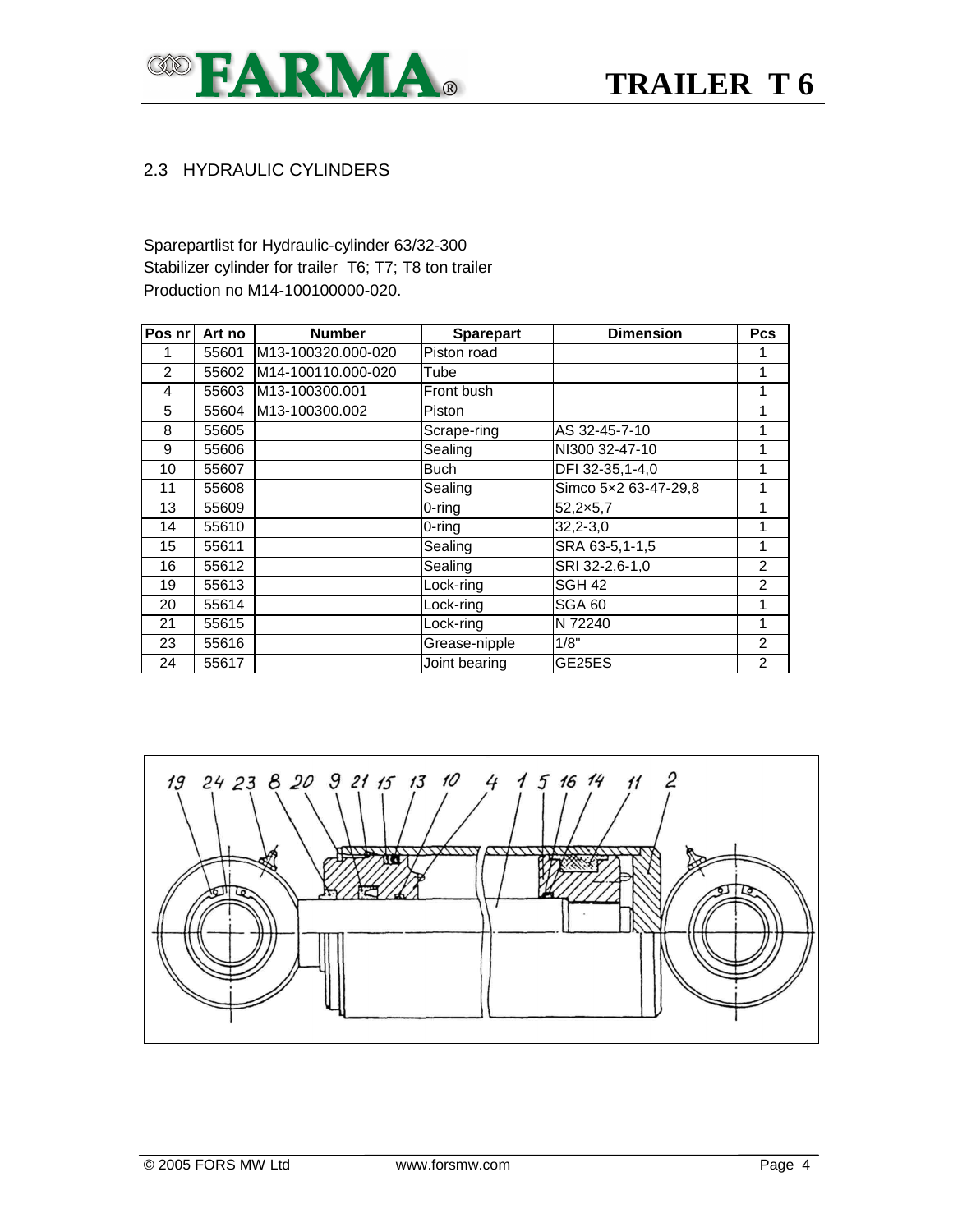

#### 2.4 TECHNICAL DATA

| TRAILER T 6          | 6 t          |  |  |
|----------------------|--------------|--|--|
| Loading area, $m2$   | 1,4          |  |  |
| Ground clearance, mm | 400          |  |  |
| Center beam, mm      | 120x120x6,3  |  |  |
| Axle, mm             | 60x60        |  |  |
| Length, m            | 4,2          |  |  |
| Width, m             | 1,8          |  |  |
| Wheels               | 11,5/80-15,3 |  |  |
| Loader weight, kg    | 900          |  |  |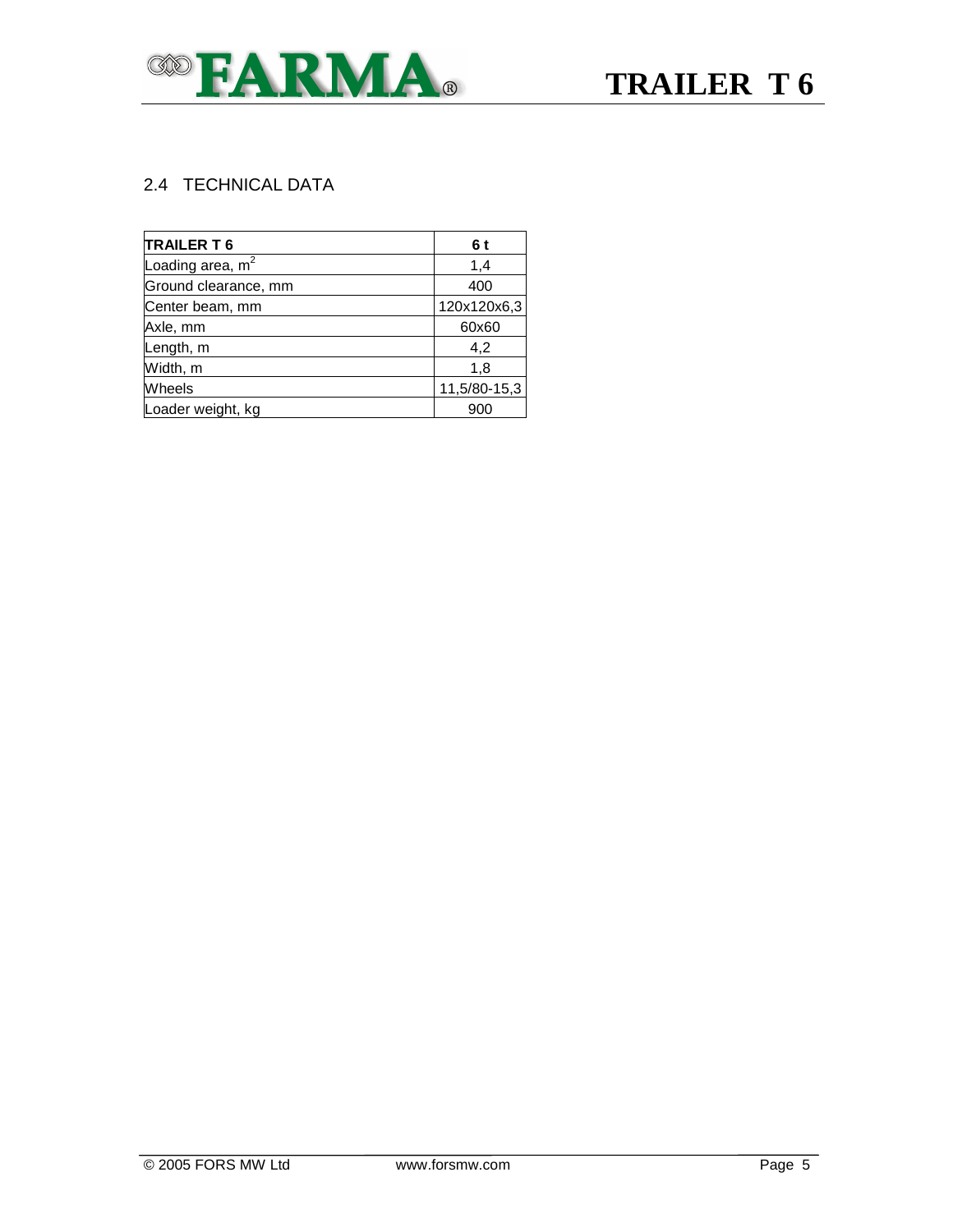

# **TRAILER T 6**

#### **3 OPERATING INSTRUCTIONS**

#### 3.1 SAFETY

- Read the manual before operating the trailer. Neglecting the instructions can cause danger to operator and machine.
- **Q** Operator must have sufficient training for using this machine.
- Do not use the trailer until you are familiar with the controls.
- Before loading works, ensure there is no one in danger zone (20 m).



### **DON'T FORGET TO LIFT THE SUPPORT LEGS UP BEFORE MOVING TO ANOTHER PLACE.**

- **D** Operator must have full visibility all over working area.
- □ The vehicle must be on stable ground and positioned securely. Support legs

must be used while loading to prevent the trailer tipping over.

- Use vehicles parking brakes during the loading.
- Do not exceed maximum loading values.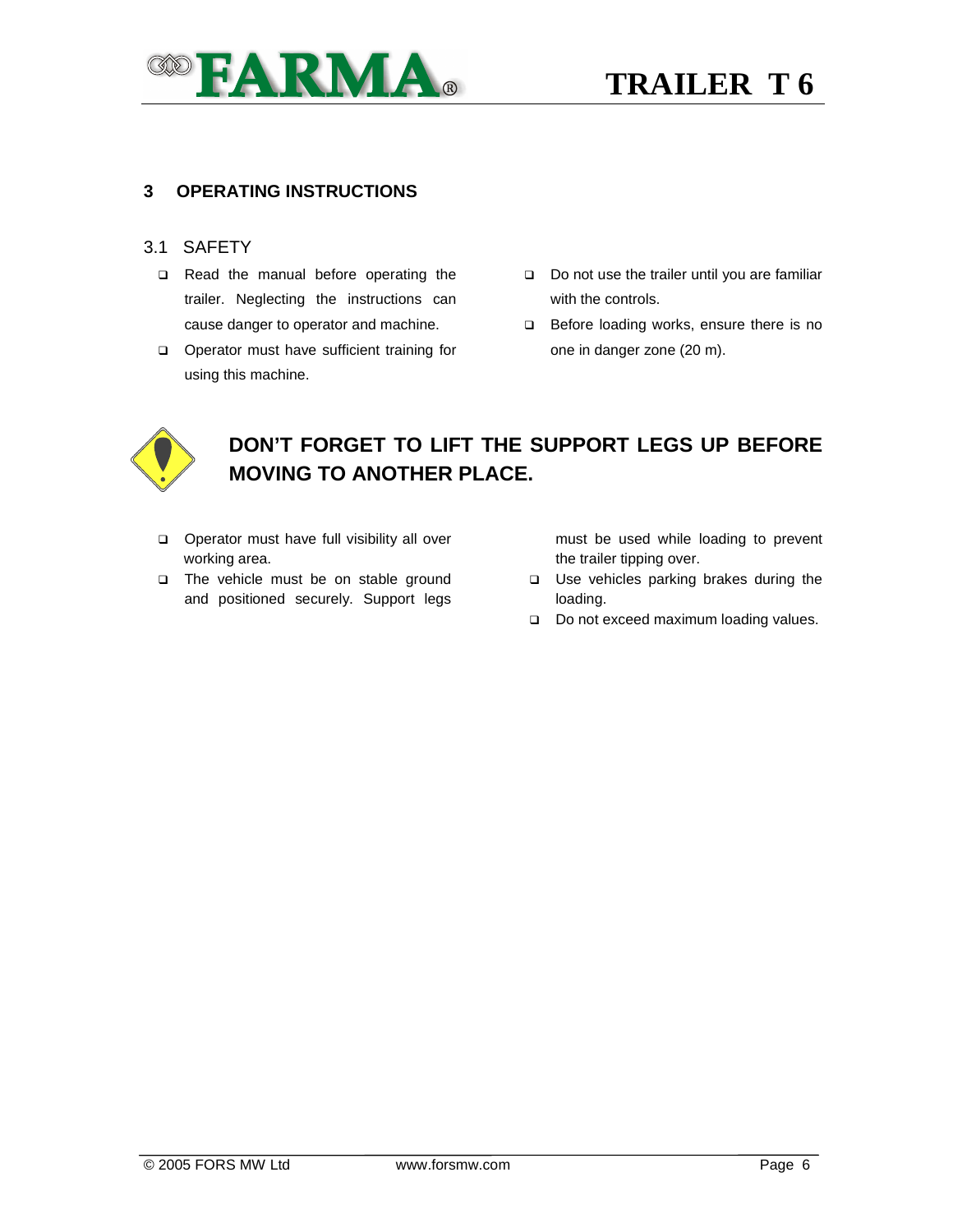

**TRAILER T 6**

#### 3.2 INSTRUCTIONS FOR SAFE OPERATION

#### **SUPPORTING THE TRAILER**

- Always engage the base machines parking brakes before loading. If necessary put some obstacles in front of wheels.
	- Always use support legs. Make sure the trailer is situated at firm terrain.



### **DO NOT USE SUPPORT LEGS FOR LIFTING THE LOAD. USE SUPPORT LEGS ONLY FOR SUPPORTING THE TRAILER.**

#### **MANIPULATING THE HYDRAULIC FUNCTIONS**



**NEVER CONTROL THE HYDRAULIC FUNCTIONS FROM ONE EXTREME POSITION TO ANOTHER WITH SPEED! THIS MAY CAUSE OVERTURNING THE TRAILER.** 

- Avoid loading on a slanted ground or at least work with extreme cautiousness.
- □ When working on a slanted surface load less than usual.



**ALWAYS ENGAGE THE BASE MACHINES PARKING BRAKES BEFORE LOADING WORKS. IF NECESSARY PUT SOME OBSTACLES IN FRONT OF WHEELS.**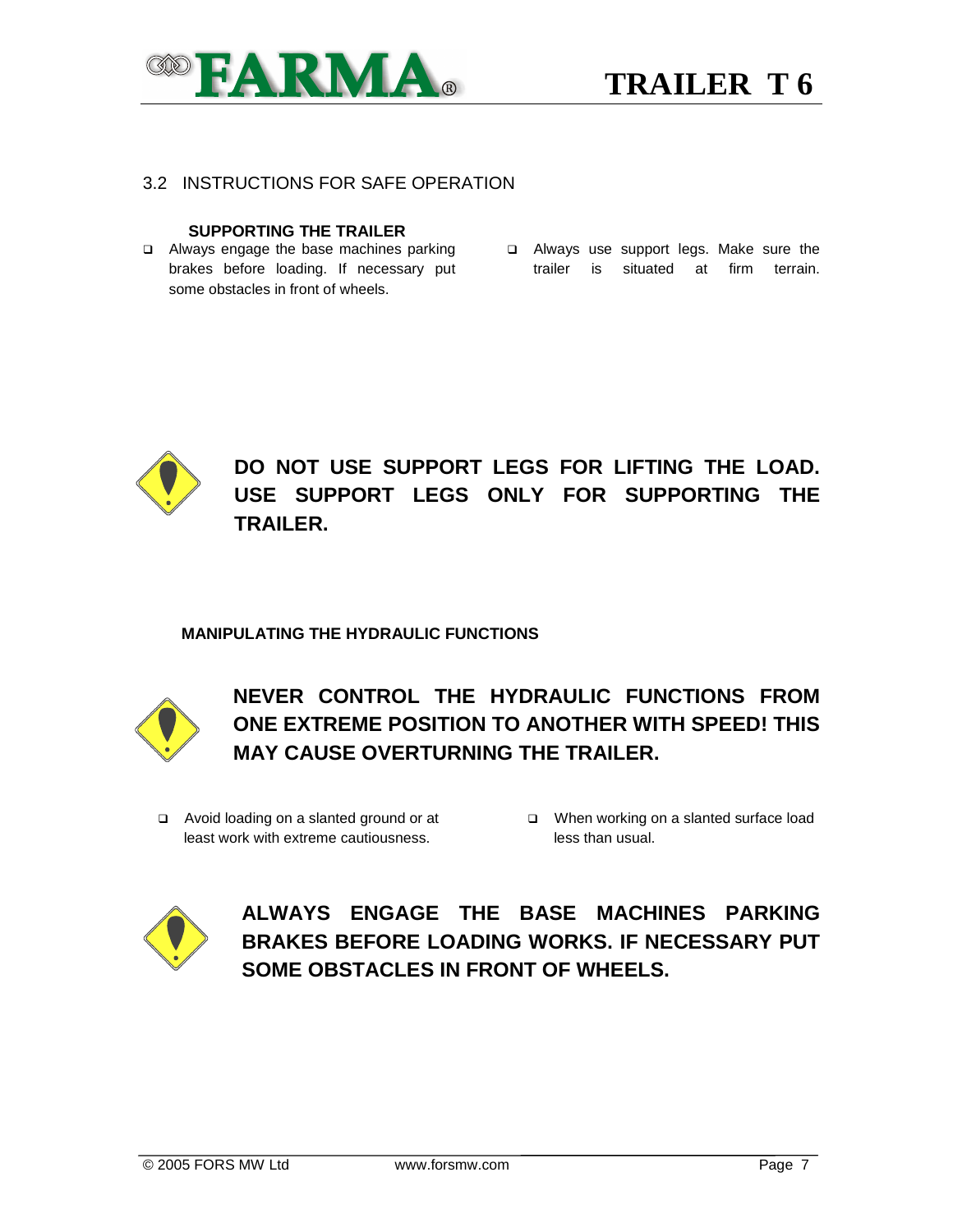

#### 3.3 WORKING AT EXTREME CONDITIONS

Recommended working temperature range for trailer is **–30°C up to +40°C** .

Note that working at low temperatures accelerates hydraulic gaskets wearing and increases hydraulic hoses exposure to damages and steel constructions exposure to brittle fracture. Before start working at cold conditions let the oil circulate freely through system a few minutes.

Slowly drive every action through several times so that gaskets come pliable before they receive full pressure.

At exceptionally warm conditions beware of hydraulic oils excessive heating. Too high oil temperature (higher +80°C) degrades oil and damages gaskets.

#### **4 MAINTENANCE INSTRUCTIONS**

4.1 SAFETY



### **READ THE MAINTENANCE INSTRUCTIONS BEFORE SERVICE OR MAINTENANCE WORKS. DO NOT ATTEMPT TO PERFORM SUCH MAINTENANCE WORKS WHICH YOU DO NOT FULLY UNDERSTAND**

- Repair all safety endangering defects immediately.
- □ Check that the trailer is on a level and stable ground.
- □ Use vehicles parking brake during maintaining the trailer. Make sure that nobody can unnecessarily have access to trailers or vehicles controls.
- □ Never attempt to do maintenance works on the hydraulic system before you are sure there is no pressure.
- Do not tighten or repair a leaking hydraulic couplings while the system is pressurized.
- □ Never attempt to localize a leakage from hoses or connections by feeling with hand. The high pressure oil jet can penetrate skin and cause serious burns and damages. High pressure oil is also highly flammable.
- Do not work under such device that is sustained only by hydraulics. During maintenance use supports.
- □ Avoid getting oil into eyes. Use safety goggles and gloves.